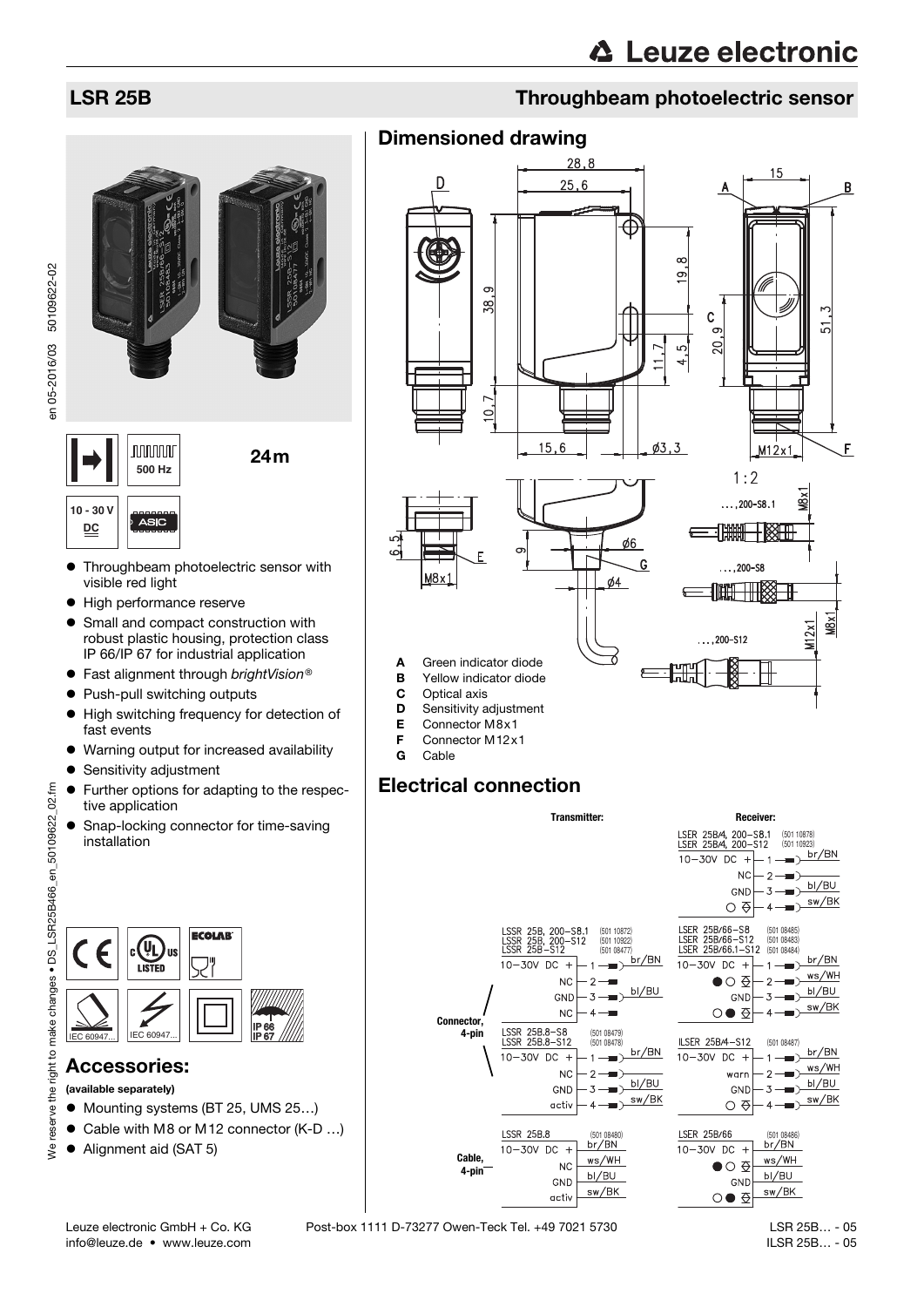# **△ Leuze electronic**

0  $20$  24

LSR 25B

Tables

Operating range [m] Typ. operating range limit [m]

## **Specifications**

### Optical data

Typ. operating range limit <sup>1)</sup> Operating range<sup>2)</sup> Light source 3)

### Timing

Switching frequency 500Hz<br>Response time 1 ms<br>Delay before start-up ≤ 300ms Response time Delay before start-up

#### Electrical data

Operating voltage  $U_B$ <sup>4)</sup><br>Residual ripple Open-circuit current<br>Switching output <sup>5)</sup> LSB *.../*66 Switching output <sup>5)</sup>

Signal voltage high/low ≥ (UB-2V)/≤ 2V Output current max. 100mA

#### Indicators

Green LED ready Yellow LED<br>
Yellow LED, flashing<br>
Yellow LED, flashing<br>
Yellow LED, flashing

### Mechanical data

#### Environmental data

Ambient temp. (operation/storage) 7) Protective circuit 8) VDE safety class 9) Protection class IP 66, IP 67<br>
light source free group ( Standards applied<br>Certifications

**Options**<br>Warning output autoControl warn Warning <del>varper</del><br>Signal voltage high/low<br>Output current Activation input active Transmitter active/not active<br>Activation/disable delay<br>Input resistance 10K $\Omega \pm 10\%$ Activation/disable delay Input resistance

24m 20m Light source <sup>a)</sup> LED (modulated light)<br>Wavelength 620nm (visible red light, polarised)

10 … 30VDC (incl. residual ripple)  $≤ 15%$  of U<sub>B</sub><br> ≤ 20mA LSR .../66.1 2 push-pull switching outputs pin 2: PNP dark switching, NPN light switching pin 4: PNP light switching, NPN dark switching 1 warning output pin 2: PNP ILSR …/4 ILSR …/4.8 LSR …/4 ILSR .../4.8 pin 4: PNP light-switching<br>CSR .../4 pin 4: PNP light switching, pin 2: NC 6<br>light/dark switching Operating range fixed setting, adjustable with potentiometer for ".1 types"

light path free, no performance reserve

Housing blastic (PC-ABS)<br>
Optics cover blastic (PMMA) Optics cover plastic (PMMA) with connector: 15g with 2m cable: 55g Connection type cable 2m (cross section 4x0.21mm<sup>2</sup>), M8 or M12 connector

> -40°C … +55°C/-40°C … +60°C 2, 3 II free group (in accordance with EN 62471)<br>IEC 60947-5-2 UL 508, C22.2 No.14-13 4) 7) 10)

PNP transistor, counting principle  $\geq$  (U<sub>B</sub>-2V)/≤ 2V<br>max. 100mA

1) Typ. operating range limit: max. attainable range without performance reserve

- 2) Operating range: recommended range with performance reserve<br>3) Average life expectancy 100,000h at an ambient temperature of :
- 3) Average life expectancy 100,000h at an ambient temperature of 25 °C<br>4) For UL applications: for use in class 2 circuits according to NEC only
- 4) For UL applications: for use in class 2 circuits according to NEC only<br>5) The push-pull switching outputs must not be connected in parallel

The push-pull switching outputs must not be connected in parallel

6) Pin 2: unassigned, hence especially suitable for the connection to AS-interface I/O coupling modules

- 7) UL certified in the temperature range -30°C to 60°C 8) 2=polarity reversal protection, 3=short-circuit protection for all transistor outputs
- 9) Rating voltage 50V

10)These proximity switches shall be used with UL Listed Cable assemblies rated 30V, 0.5A min, in the field installation, or equivalent (categories: CYJV/CYJV7 or PVVA/PVVA7)

### **UL REQUIREMENTS**

Enclosure Type Rating: Type 1 **For Use in NFPA 79 Applications only.**

Adapters providing field wiring means are available from the manufacturer. Refer to manufacturers information. **CAUTION** – the use of controls or adjustments or performance of procedures other than those specified herein may result in hazardous radiation exposure.

**ATTENTION !** Si d'autres dispositifs d'alignement que ceux préconisés ici sont utilisés ou s'il est procédé autrement qu'indiqué, cela peut entraîner une exposition à des rayonnements et un danger pour les personnes.

### Diagrams Typ. response behaviour 200 Visalignment y [mm] Misalignment y [mm] 150 y2 100  $50$ 0  $-50$  $-100$ y1 -150 -200 0 4 8 12 16 20 24 Distance x [m]  $\bar{y}$ y1 x Typ. light spot  $400$  $\sqrt{\frac{2}{1}}$ Diameter [mm] 300 200 Diameter 100 0 0 1 2 3 4 5 6 Distance [m]

## Remarks

#### **Operate in accordance with intended use!**

- $\ddot{\mathbb{S}}$  This product is not a safety sensor and is not intended as personnel
- protection. The product may only be put into operation by competent persons.
- $\ddot{\phi}$  Only use the product in accordance with the intended use.

A light axis consists of a transmitter and a receiver with the following designations:

| (I)LSR  | $=$ complete light axis |
|---------|-------------------------|
| LSSR    | = transmitter           |
| (I)LSER | = receiver              |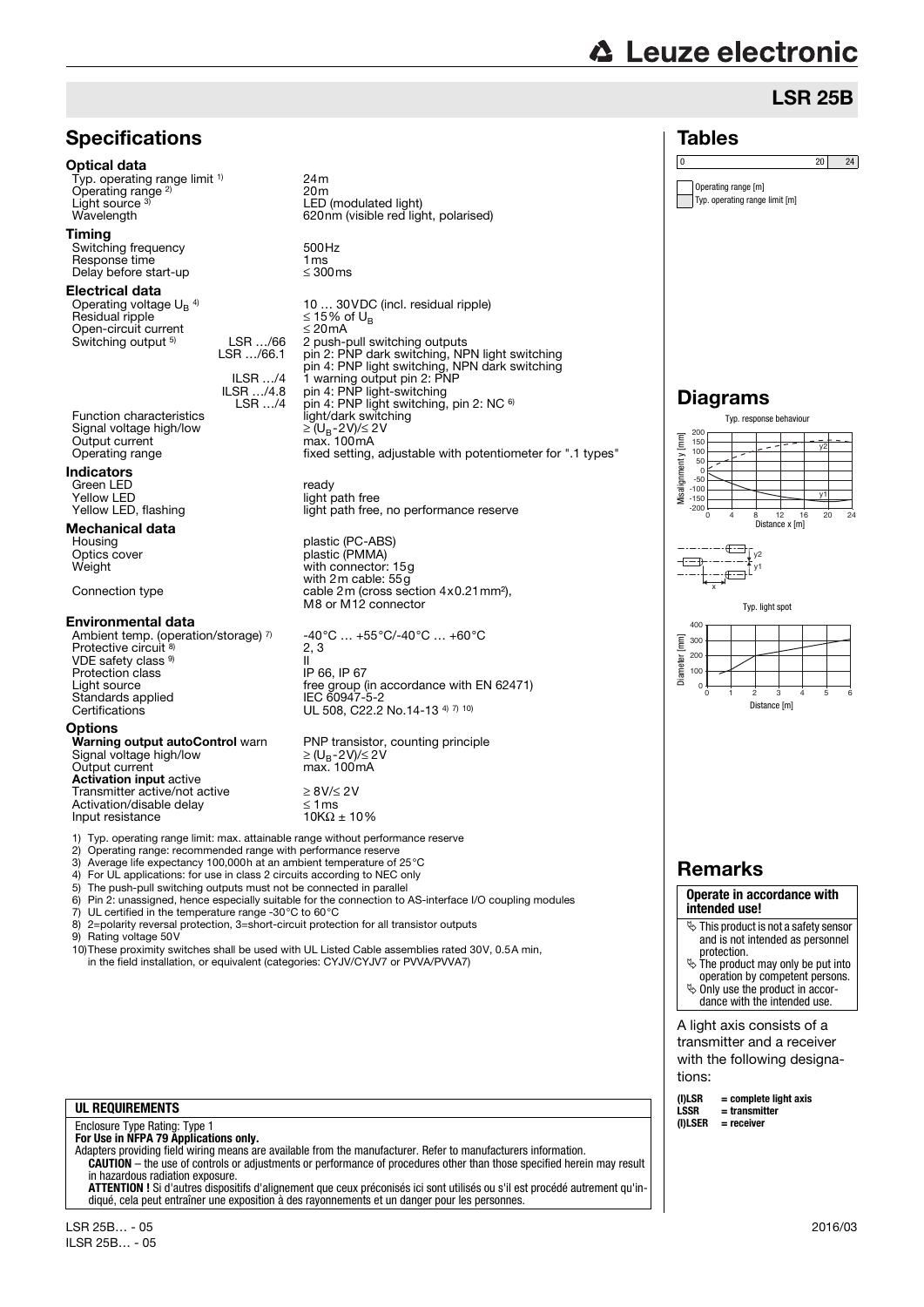## LSR 25B Throughbeam photoelectric sensor

## Order guide

| <b>Selection table</b>    | Order code $\rightarrow$                          | ÊÊ<br>50108477<br>1 25B/66-S12<br>: No. 50108477<br>: No. 50108483 | EC<br>1 25B/66.8-S12<br>: No. 50108478<br>: No. 50108483 ( | EC<br>25B/4-S12<br>\lo. 50108477 (<br>\lo. 50108487 ( | EC<br>25B/4.8-S12<br>No. 50108478 (<br>No. 50108487 ( | EC<br>1 25B/66.1-S12<br>! No. 50108477 (<br>! No. 50108484 ( | EC<br>1 25B/66.8-S8<br>t No. 50108479 (<br>t No. 50108488 ( | <b>1 25B/66.8</b><br>t No. 50108480 (Tr)<br>t No. 50108486 (Re) | 200-S12<br>110922 (Tr)<br>110923 (Re)<br>25B/4, 2<br>No. 501<br>No. 501 | 200-S8.1<br> 10872 (Tr)<br> 10873 (Re)<br>25B/4, 2<br>No. 501<br>No. 501 |
|---------------------------|---------------------------------------------------|--------------------------------------------------------------------|------------------------------------------------------------|-------------------------------------------------------|-------------------------------------------------------|--------------------------------------------------------------|-------------------------------------------------------------|-----------------------------------------------------------------|-------------------------------------------------------------------------|--------------------------------------------------------------------------|
| Equipment $\blacklozenge$ |                                                   | <b>SEE</b>                                                         | <b>S</b><br>2 at<br>2 at                                   | <b>ILSR 25E</b><br>Part No. !<br>Part No. !           | <b>ILSR 25E</b><br>Part No. 4<br>Part No. 4           | <b>S</b> at Eat                                              | $\frac{5}{25}$                                              | <b>SEE</b>                                                      | <b>SEE</b>                                                              | <b>SEE</b>                                                               |
|                           |                                                   |                                                                    |                                                            |                                                       |                                                       |                                                              |                                                             |                                                                 |                                                                         |                                                                          |
| Switching output          | 2 x Push-pull switching output                    |                                                                    |                                                            |                                                       |                                                       |                                                              |                                                             |                                                                 |                                                                         |                                                                          |
|                           | 1 x PNP output                                    |                                                                    |                                                            |                                                       |                                                       |                                                              |                                                             |                                                                 | $\bullet$                                                               |                                                                          |
| Switching<br>function     | PNP light switching and NPN dark switching output |                                                                    |                                                            |                                                       |                                                       |                                                              |                                                             | $\bullet$                                                       |                                                                         |                                                                          |
|                           | PNP dark switching and NPN light switching output |                                                                    | $\bullet$                                                  |                                                       |                                                       |                                                              |                                                             | $\bullet$                                                       |                                                                         |                                                                          |
|                           | 1 x PNP light switching output                    |                                                                    |                                                            |                                                       |                                                       |                                                              |                                                             |                                                                 |                                                                         |                                                                          |
|                           | 1 warning output, PNP light switching             |                                                                    |                                                            | $\bullet$                                             | $\bullet$                                             |                                                              |                                                             |                                                                 |                                                                         |                                                                          |
| Connection                | M8 connector, 4-pin                               |                                                                    |                                                            |                                                       |                                                       |                                                              |                                                             |                                                                 |                                                                         |                                                                          |
|                           | M12 connector, 4-pin                              | ●                                                                  |                                                            |                                                       |                                                       |                                                              |                                                             |                                                                 |                                                                         |                                                                          |
|                           | cable 2,000 mm                                    |                                                                    |                                                            |                                                       |                                                       |                                                              |                                                             | $\bullet$                                                       |                                                                         |                                                                          |
|                           | cable 200mm with M12 connector, 4-pin             |                                                                    |                                                            |                                                       |                                                       |                                                              |                                                             |                                                                 |                                                                         |                                                                          |
|                           | cable 200mm with M8 connector, 4-pin 1)           |                                                                    |                                                            |                                                       |                                                       |                                                              |                                                             |                                                                 |                                                                         |                                                                          |
| Indicators                | green LED: ready                                  |                                                                    |                                                            |                                                       |                                                       |                                                              |                                                             |                                                                 |                                                                         |                                                                          |
|                           | yellow LED: light path free                       |                                                                    |                                                            |                                                       |                                                       |                                                              |                                                             |                                                                 |                                                                         |                                                                          |
| <b>Options</b>            | sensitivity adjustment via potentiometer          |                                                                    |                                                            |                                                       |                                                       |                                                              |                                                             |                                                                 |                                                                         |                                                                          |
| $\circ$                   | activation input                                  |                                                                    |                                                            |                                                       |                                                       |                                                              |                                                             |                                                                 |                                                                         |                                                                          |
| $\Box$                    | high performance reserve                          |                                                                    |                                                            |                                                       |                                                       |                                                              |                                                             |                                                                 |                                                                         |                                                                          |

1) Acc. to IEC 61076-2-101, NM construction with snap locking